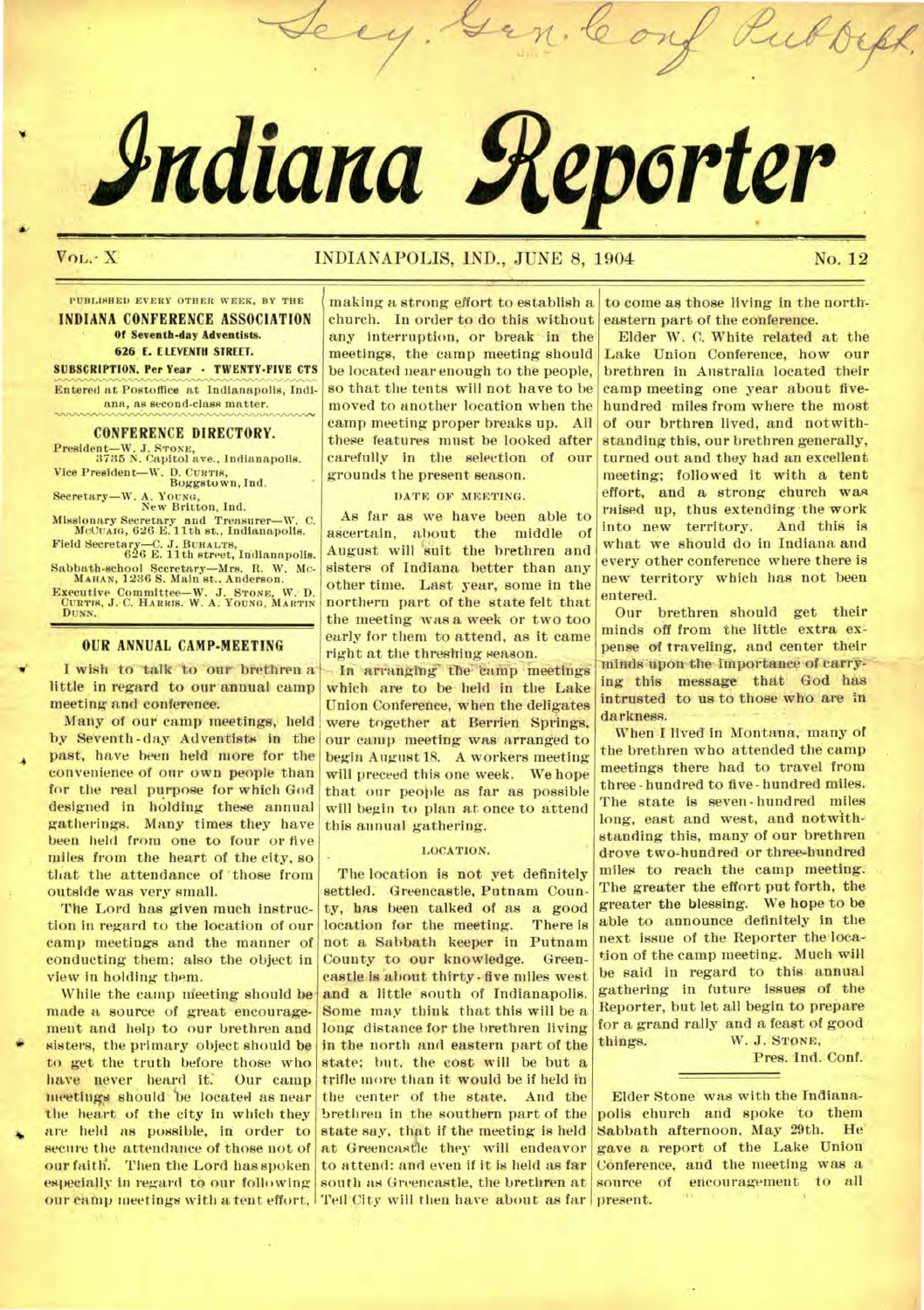# **SABBATH SCHOOL CONVENTION.**

There was a large attendance at the Sabbath School Convention, held in the Manual Training Academy near Boggstown on Sabbath, June •4, 1904. The members of the Boggstown Sabbath school were nearly all in attendance, and supplied the children's exercises that formed no insignificant part of the program. Valuable papers were read by Professors Machlan and Boyd, Mrs, Machlan, and Miss Mayne Miller, upon questions that were ably discussed by Elder Curtis, Brother John Possman, and others.

The academy orchestra rendered good instrumental music. The vocal solos by Mrs. Miller and Miss Carson, were second to none in the appropriate selection of songs.

There were representatives present from Anderson, Waldron, Franklin, Rocklane, and both of the Indianapolis Sabbath Schools.

The questions discussed were<br>many. The most important ones The most important ones were, "How shall we secure a better interest in the study of the Sabbath School Lessons?" And, "What are the best methods of teaching?"

Many were persuaded that Sabbath school conventions should be held frequently to increase our interest in the Sabbath school work.

#### **OUR TITHE TREASURY.**

While we have been constantly reducing our tithe fund indebtedness for several months, I feel that it is necessary to say a few words again in regard to this subject.

As our brethren are well aware, our laborers have.only been drawing half pay most of the time thus far this year, and, it makes it almost impossible for them to support their families without considerable embarrassment.

I was very sorry to see our tithe for the month of May fall considerable short of what it was for May, one 'year ago There should be no good reason for this falling off, as crops were fairly good and there has been no special depression in business.

We had hoped to see our indebtedness on the tithe fund entirely wiped out by the time of our annual camp meeting and conference; but, unless all are faithful, this cannot be accomplished. And I wish to earnestly

to be faithful in the payment of tithe, **SHORT VISIT TO BOGGSTOWN SCHOOL** and let us see it we cannot bring our tithe fund entirely out of debt during the next three months. Our laborers have been making sacrifices, and we are doing our best to place our finances in a condition where we will not be embarrassed and where all will feel like taking hold and doing more aggressive work.

Will not all of our brethren and sisters respond to this call and see that your tithe is paid in by the 25th of each month? And then let our treasurers forward it promptly to our state treasurer that it may reach him before the last day of the month,. so that it may come out in the first issue of the Reporter the following month. We thank our brethren for their faithfulness in the past, and we believe that you will respond to this call and that we will see advancement in every department of the WORK. W. J. STONE.

#### THE NOVEL-READING MANIA.

More than nine-tenths of the books taken from public libraries are books of fiction. The novel- reading mania has become a form of mental dissipation which, in its baneful influence, rivals the inteniperance evil itself. As a people holding advanced truth for this time, we have no right to any longer remain silent in reference to this subject. For this reason we have issued the June Life Boat as a special anti-fiction number. It not only endeavors to create a love for the Bible and other wholesome reading, but shows the real causes of this withering curse.

Among those who have contributed timely articles for this number are: W. S. Sadler, Mrs. M. C. Wilcox, Mrs. E. E. Kellogg, Mrs. E. H. Whitney and many others. We believe it is the most valuable publication ever issued on this subject. , Pastors of other churches, Sunday School teachers, and educators will all appreciate it, and it will lead them to look to us for truth on other subjects. Do not let this opportunity go by. Order a : liberal quantity. It will be supplied at two cents each. Address, The Life Boat, Hinsdale. Ill.

request all our brethren- and sisters also be strengthened by this effort. Elder J. C. Harris and U. S. Anderson are planning to conduct a series of tent meetings at Bedford. • It is hoped that the work at Oolitic may

On a recent visit to Indiana, my old home conference, it was a great privilege to me to be permitted to make a short call at the new industrial school at Boggstown.

-40

**6** 

•

**4** 

It was an agreeable surprise to find a building of such size and accommodation, with so large an attendance of young people of that conference, some of whom were very small children when I last saw them eight or nine years ago. I was most gratified at the excellent management: those at the head of the school are doing some earnest, painstaking work and are seeking conscientiously to carry out the trust placed in them in the training of the young people in their care.

On visiting various churches in the state, there was to be seen more or less of a disposition to question the location of the school, and some even expressed themselves as unwilling to give it support because of it not being located as they thought it should be. Surely this ought not to **be.** Whether it is properly located or not, as far as the actual spot of earth is concerned, the school is doing a very good work under excellent management, and surely- ought to have the hearty support now of all the members of the conference. The important question is not uow whether the school is in one place or another, so much as it is, how shall the youth of the conference be properly trained for their future usefulness in the *cause.* The brethren in charge of the school need encouragement in every, way possible to be able to properly carry forward the important work that is expected of them.

A. personal visit to the school will evidence to any one that such support is deserving. I wish I could say something that would help to secure L. A. HANSEN.

Jas. Blankenship is having good success with Bible 'Readings in Puluski county. We hope that he will also succeed in his delivery of the orders. Brethren, pray for our canvassers now at work, and ask the Lord to send others into the field.

Plans for the new Second Indianapolis S. D. A. church are being drawn and work wiH soon begin on 'the building.  $\rightarrow$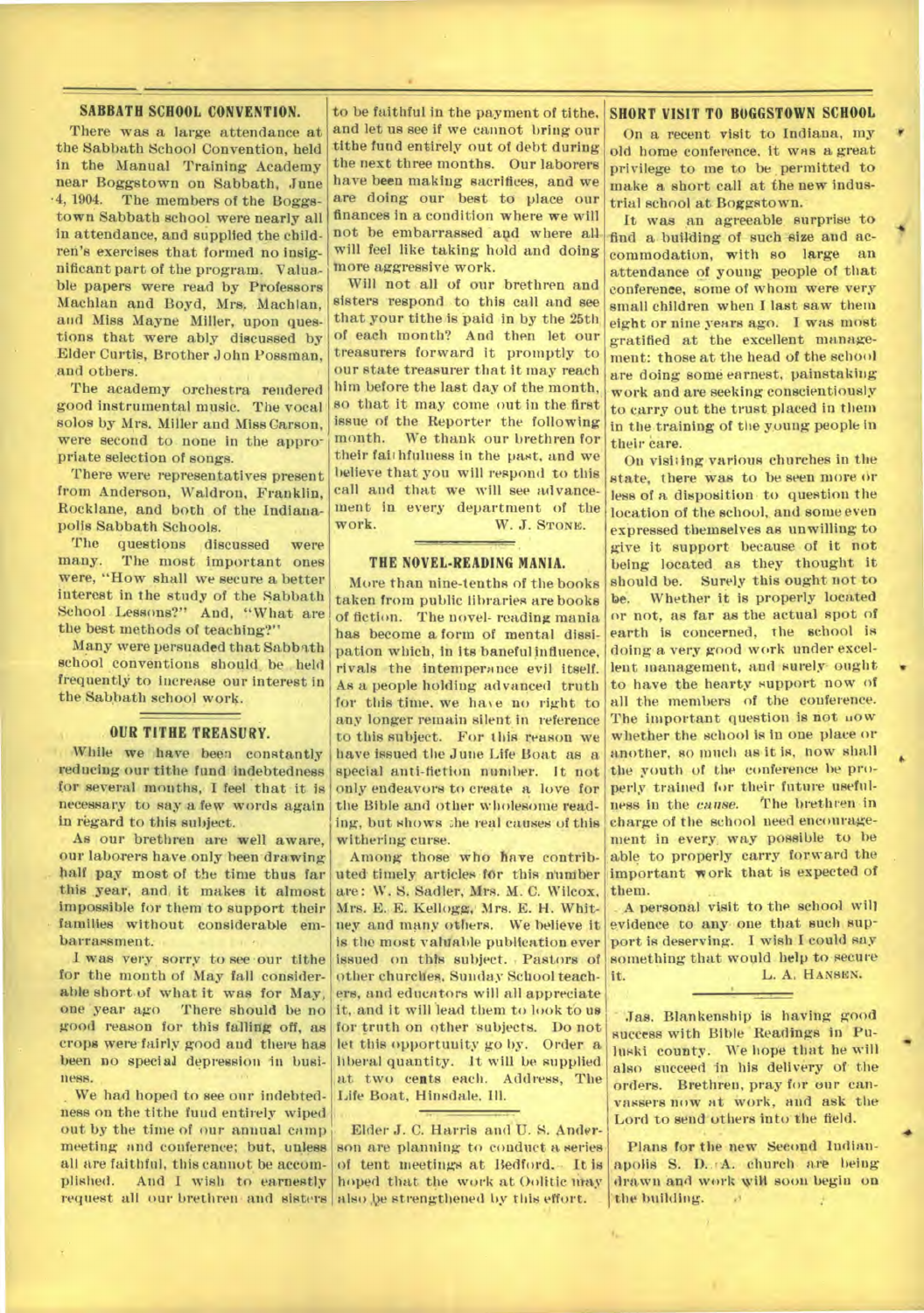#### **THE SUMMER SCHOOL**

**The young people of, Indiana are doubtless anxious to know what was done at the recent meeting of the Lake Union Conference in behalf of Christian schdols. Sister White**  was present at that meeting, and **gave several talks on the subject of 'Christian education and the training of young people. I wish I might give you lengthy quotations from her talks, but that is impossible in this limited space, and what she said will appear in print later..** 

In view of the fact that the Lord **has blessed our educational institutions, and has bidden us extend the work into new 'fields, an army of young people will be needed to do this great work. These need special training, and no effort will be spared to make the Summer School at Emmanuel Missionary College such that it will meet the needs of every teacher..** 

**Remember that this 'term begins June 22, and that it will be a rally of Christian teachers. No teacher can afford to miss it.** 

**Besides coming herself, eaeh teacher should bring with her one or two other young people who will make**  good teachers. In this way the **number of workers may be more than doubled.** 

**The Lord has said that Christian education should now be extended**  into the South, and Professor **Sutherland and Professor Magan have been asked to begin that work. Professor Sutherland will, however, spend the summer term with the church school teachers. Now is the opportune time for us to work. During the Summer School definite plans will be laid for this new campaign and every teacher will want to cooperate. Our Conferences willingly assist teachers by granting them free tuition during the summer term.** 

**New strength and power must be manifested in the schools this year. We stand on the eve of a great forward movement. We have talked about reaching all the children in the denomination. Now is the time for ou,r young people to take up this**  work, and the summer school is the **rallying point in this movement.** 

**If youihave not had announcement**  send for one at once.

**M., Bessie DeQraw,. •**  Ed. Sec. L.-U. C., Berrien Springs.

### PLEDGES TO BOGGSTOWN SCHOOL.

**We have omitted publishing the list of pledges to the Manual Training Schodl in this issue, but wish to make a special appeal to those who have made pledges, to send in all the money they can possibly spare, at once, as we have quite a lerge note which is due this month at the bank in Shelbyville.** 

**Last summer, in order to not delay the work on the building and have it in readiness so that the school could begin on time, some of our good brethren at Boggstown hired \$1,000. at the bank in Shelbyville to carry forward the work. This note will soon be due, and must be met promptly, and therefore we urge all to do their very best in sending in at this time, money to assist us in meeting this obligation.** 

## **OOLITIC, INDIANA**

**The work at this place is still onward. Elder Stone was with us Sabbath and Sunday, June 4th and 5th, and organized a church of 18 members. There are still others that are keeping the Sabbath that will no doubt, unite with us later on, and still others that are interested. The Lord has greatly blessed the work of Brother U. S. Anderson at this place. Sunda", June 5, two more were buried with their Lord by baptism.** 

**We all appreciated Elder Stone's earnest. labors with us at this time, and hope that the words spoken to**  us may be treasured up in all our **hearts. My brother-in-law, Brother J. F. Ohnstead and wife of Ohio, are with us and will assist in the work at Bedford. Sister Olmstead will render us good assistance in the music, at the organ, as well as in the singing. We intend to begin meetings tile last of this week.** 

# **Angola Anderson.. 18 50 Auburn**.. **Bass Lake Barbers Mills 15 52 Boggstown . 144 83 Brookston Connersville**. **Corunna Denver Dana and a** set of the set of the set of the set of the set of the set of the set of the set of the set of the set of the set of the set of the set of the set of the set of the set of the set of the set of the set of the **Evansville ....** . • ......... • •• **2 00 Elnora Elwood 1 15 Etna Green • 5 00 Farmersburg Fort Wayne Franklin Frankton Glenwood Idaville.**

**Akron** 

|                                                   | \$833 29                                                  |
|---------------------------------------------------|-----------------------------------------------------------|
|                                                   |                                                           |
| Walkerton<br>Waterloo<br>West Liberty<br>Windfall |                                                           |
|                                                   |                                                           |
|                                                   |                                                           |
|                                                   | .                                                         |
|                                                   | <br>.                                                     |
|                                                   |                                                           |
|                                                   |                                                           |
|                                                   | 6 75<br>6 25                                              |
|                                                   |                                                           |
| Salem<br>Second Indianapolis<br>South Bend        | $\begin{array}{r}\n 2675 \\  \hline\n 2491\n \end{array}$ |
|                                                   |                                                           |
|                                                   | $-1849$                                                   |
|                                                   | .                                                         |
|                                                   |                                                           |
|                                                   | 23 54                                                     |
|                                                   |                                                           |
|                                                   |                                                           |
|                                                   | $\frac{15}{46} \frac{01}{33}$                             |
|                                                   |                                                           |
|                                                   | $27\,20$                                                  |
|                                                   |                                                           |
|                                                   | 24 59                                                     |
|                                                   |                                                           |
|                                                   | $-13.50$                                                  |
|                                                   | $\overline{1}\overline{2}$<br>$\overline{4}$              |
|                                                   | 32<br>51                                                  |
|                                                   | 27<br>41                                                  |
|                                                   | 62<br>Ğ                                                   |
|                                                   |                                                           |
|                                                   | 22<br>63<br>2 25                                          |
|                                                   | $-3009$                                                   |
|                                                   |                                                           |
|                                                   | 2 35                                                      |
|                                                   | 268                                                       |
| Ligonier                                          | 440                                                       |
| Lebanon                                           | 2900                                                      |
| $\mathcal{A}=\mathcal{A}$ .                       |                                                           |
| Kokomo                                            | <br>                                                      |
|                                                   |                                                           |
|                                                   | 12<br>18<br>18<br>50                                      |
|                                                   | 50<br>9                                                   |
|                                                   | 30<br>55                                                  |
|                                                   | 29 50                                                     |
|                                                   | eres.                                                     |
| Huntington                                        | 11<br>03                                                  |
|                                                   | 92 65                                                     |
|                                                   | 23 41                                                     |
|                                                   | $-1291$                                                   |
| Grass Creek                                       | 55 86                                                     |
| т ганктон<br>1.11                                 |                                                           |

**I** 

...............

. . . . . . . . .

| REPORT OF CANVASSING WORK FOR TWO WEEKS, ENDING JUNE 3, 1904 |                              |               |          |              |                                                                                                                                                                                                                                            |                 |                    |                                 |
|--------------------------------------------------------------|------------------------------|---------------|----------|--------------|--------------------------------------------------------------------------------------------------------------------------------------------------------------------------------------------------------------------------------------------|-----------------|--------------------|---------------------------------|
| NAME.                                                        | PLACE.                       | Book.         | Hours.   | rders        | Value.                                                                                                                                                                                                                                     | Value<br>Helps. | Del.               | Value Orders<br>from<br>Office. |
|                                                              |                              |               |          |              |                                                                                                                                                                                                                                            |                 |                    |                                 |
| Browning, H. S.                                              | Indianapolis                 | Miscellaneous | 164      | 21           | \$55 00                                                                                                                                                                                                                                    | \$31 75         |                    | 1650                            |
| Bartholomew, F.N.<br>Gleason, G. W                           | South Bend<br>Jefferson Co   |               |          |              |                                                                                                                                                                                                                                            |                 |                    |                                 |
| Keener, Mollie E<br>Light, A. F Spencer County Bible Read.   |                              |               |          | $\mathbf{R}$ | 725                                                                                                                                                                                                                                        | 23 90           |                    | 2500                            |
| Frost, V. B<br>Richmond, Lizzie                              | Nashville                    |               |          |              |                                                                                                                                                                                                                                            |                 | <b>HANNA JAARA</b> |                                 |
| Randall, Albert<br>Yazell, Albert                            | Huntington Coming King. 14 8 |               |          |              | 17 50                                                                                                                                                                                                                                      | 4 00            |                    | $30 \, 00$                      |
|                                                              |                              |               |          |              |                                                                                                                                                                                                                                            |                 |                    |                                 |
|                                                              |                              |               |          |              | <u><b>Expression of the community of the community of the community of the community of the community of the community of the community of the community of the community of the community of the community of the community of th</b></u> |                 |                    |                                 |
|                                                              |                              |               |          |              |                                                                                                                                                                                                                                            |                 |                    |                                 |
|                                                              |                              |               | $\cdots$ |              | .                                                                                                                                                                                                                                          |                 |                    |                                 |
|                                                              |                              |               |          |              | \$79 75                                                                                                                                                                                                                                    | \$59 65         |                    | $$71\,50$                       |

#### **TITHES FOR MAY, 1904.**